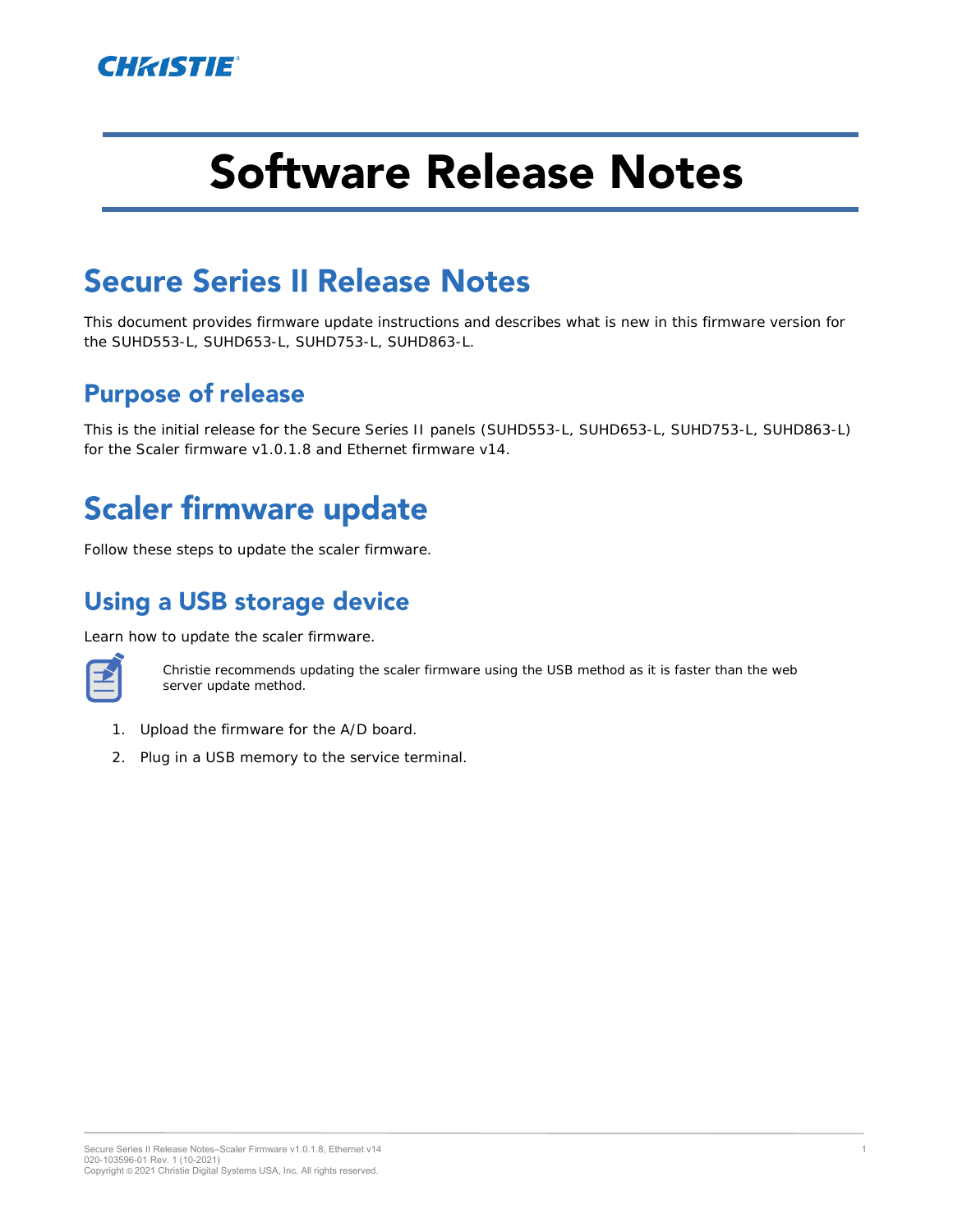



3. Enter the Factory-Menu.

To enter the Factory-Menu by remote control:



After version 1.0.2.1-11

4. Select Software Update (USB) and press the **SEL** button on the remote control.



When set to Multi-Windows mode, you cannot enter the Factory-Menu. To enter the Factory-Menu, change the Multi-Window mode to off.

| Aging Mode                                    | <b>Factory Menu</b><br>SUHD983-P<br>Off | <b>Aging Mode</b>                                 | <b>Factory Menu</b><br>SUHD983-P<br>Off | Aging Mode                                                         | Factory Menu<br>SUHD983-P<br>Off |
|-----------------------------------------------|-----------------------------------------|---------------------------------------------------|-----------------------------------------|--------------------------------------------------------------------|----------------------------------|
| Baud rate<br>Ops EDID Write                   | 115200 bps                              | Baud rate<br>SEDID Write                          | 115200 bps                              | Baud rate<br>Ops EDID Write                                        | 115200 bps                       |
| AC Power On Mode On<br><b>Initial Setting</b> | $\geq$                                  | <b>AC Power On Mode</b><br><b>Initial Setting</b> | On<br>$\rightarrow$<br>Connected        | AC Power On Mode On<br><b>Initial Setting</b><br><b>USB Update</b> | $\geq$<br>$\rightarrow$          |
| L-Dim.                                        | On                                      | L-Dim.                                            | On                                      | L-Dim.                                                             | On                               |
| <b>HRS</b>                                    | 0H                                      | <b>HRS</b>                                        | OΗ                                      | <b>HRS</b>                                                         | 0 <sup>H</sup>                   |
| Press "Menu" to exit                          |                                         | Press "Menu" to exit                              |                                         | Press "Menu" to exit                                               |                                  |

Secure Series II Release Notes–Scaler Firmware v1.0.1.8, Ethernet v14<br>020-103596-01 Rev. 1 (10-2021)<br>Copyright © 2021 Christie Digital Systems USA, Inc. All rights reserved.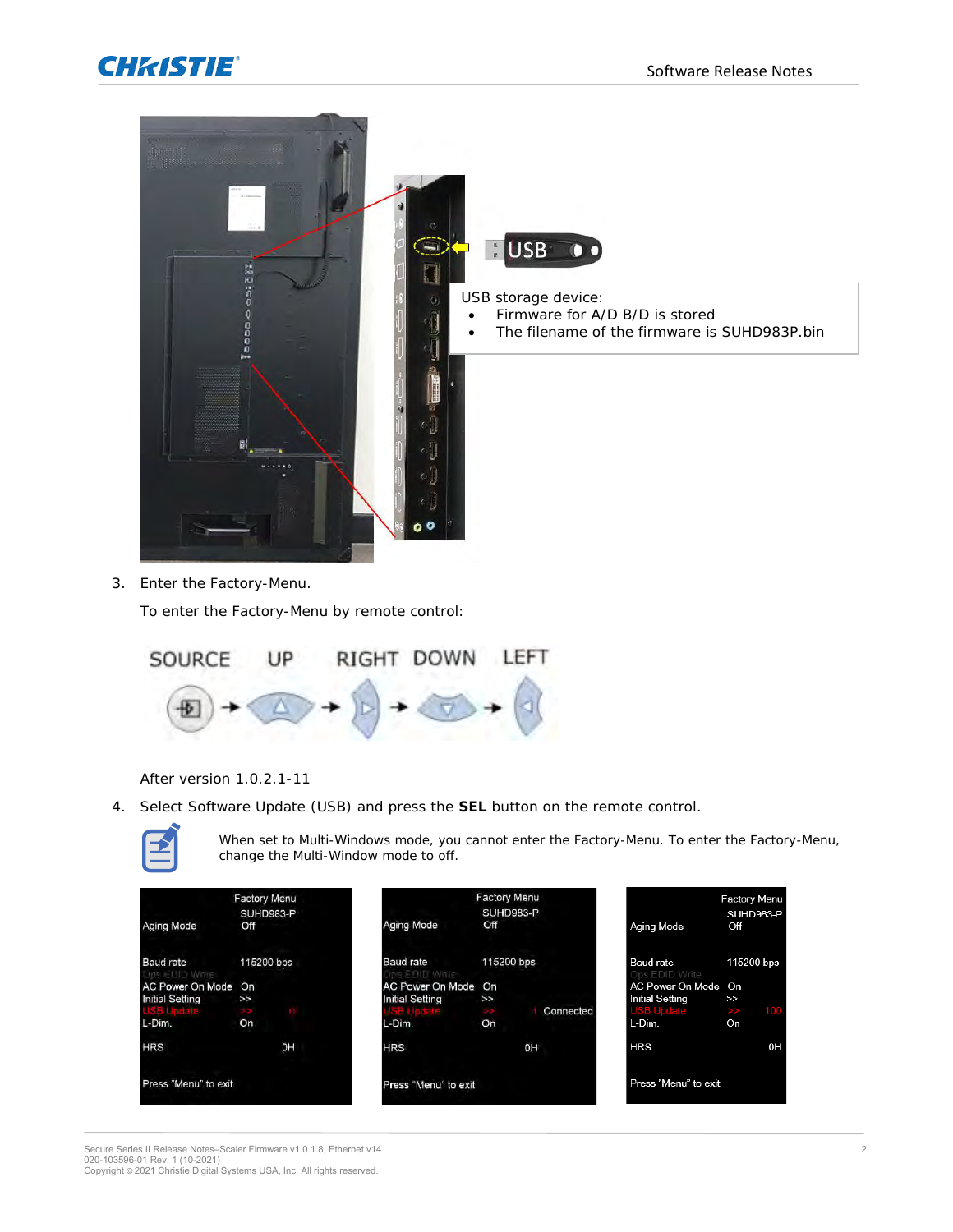

5. Select **USB Update**.

For compatible USB storage devices a Connected message appears. Proceed to step 5. If the USB storage device is not compatible, proceed to step 6.

6. If Connected appears, select **USB Update**.

The firmware is updated automatically and the panel goes into Standby mode after a successful firmware update (about 30 seconds).

- a. Reset the main power switch to turn the panel back on.
- b. When the firmware update is complete, From the Factory-Menu perform an **Initial Setting**.
- c. After Initial Setting, power off the panel using the rocker-switch.
- d. Wait at least 10 seconds and power the panel back on.
- 7. If the USB storage device is not compatible, a Not Connected USB message appears.



8. For the software version to upload correctly, ensure the filename is SUHD983P.bin.



### **Ethernet firmware update**

Follow these steps to update the Ethernet firmware.

### **Connection setting**

1. To use a static IP address, select **Disable** under DHCP.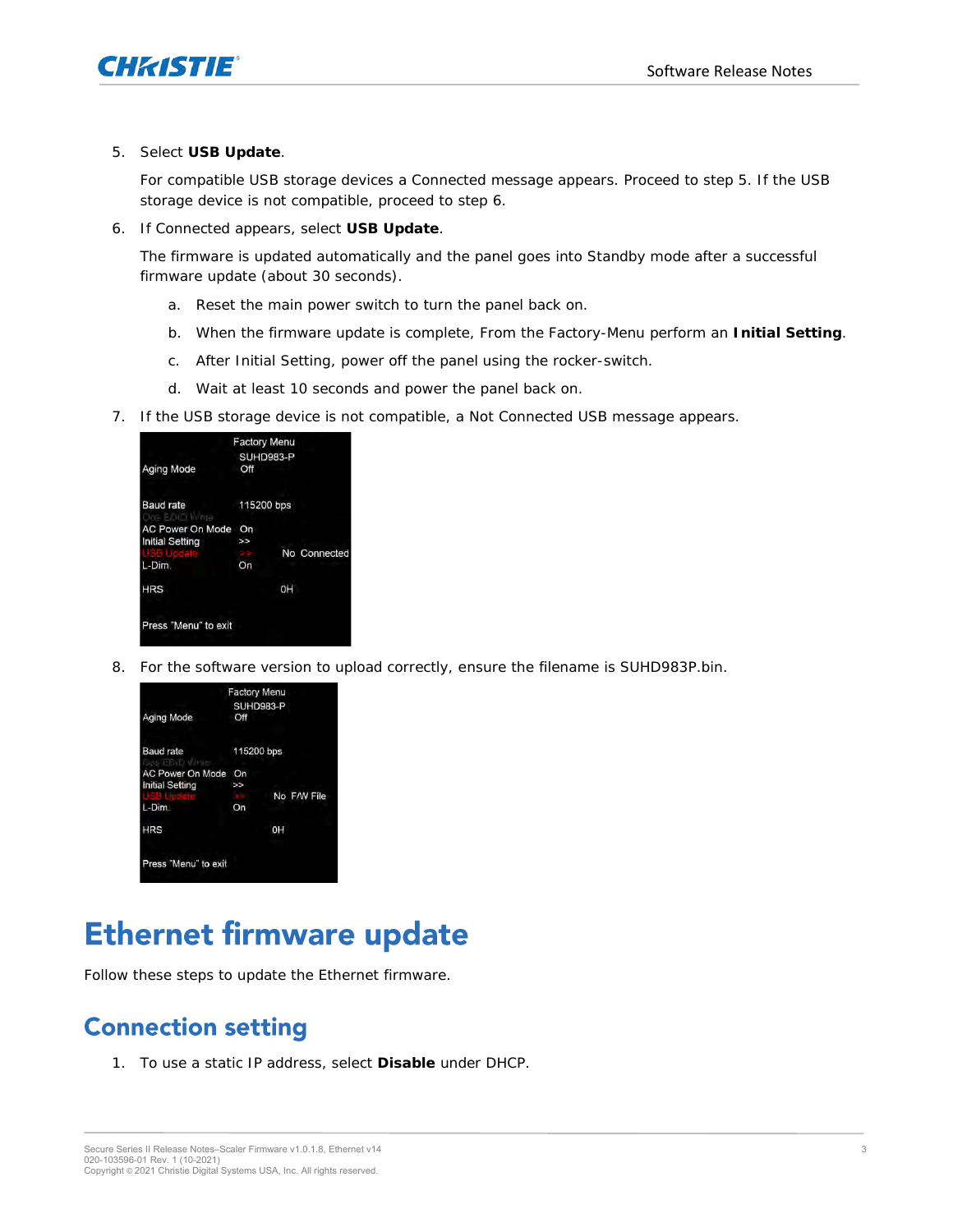

- The default static IP address is 192.168.10.10.
- At initial power on, it may take up to 30 seconds for the IP address to be active.

|                    |                          |               | <b>IP</b> address <b>:</b><br>192.168.10.10 |
|--------------------|--------------------------|---------------|---------------------------------------------|
| Picture            | <b>DHCP</b>              | Disable       |                                             |
| Sound              | <b>IP Address</b>        | 192.168.10.10 | Monitor 1                                   |
| <b>OSD</b>         | <b>Subnet Mask</b>       | 255.255.255.0 |                                             |
| Setup              | Gate Way                 | 192.168.10.1  |                                             |
| Multi-Window       | <b>DNS</b>               | 168.126.63.1  |                                             |
| <b>LAN Setting</b> | <b>LAN Setting Reset</b> |               |                                             |
| About              |                          |               | <b>Ethernet</b><br>Cable                    |
|                    |                          |               |                                             |
|                    |                          |               | PC                                          |
|                    |                          |               |                                             |
|                    |                          |               |                                             |

- 2. Select **DHCP Enable** to use a dynamic IP address.
	- If there is router, the IP address starts with 192.166.
	- If there is no router, the IP address starts with 169.254.

| Picture            | <b>DHCP</b>              | Enable        |    |
|--------------------|--------------------------|---------------|----|
| Sound              | <b>IP Address</b>        | 192.168.1.3   |    |
| <b>OSD</b>         | <b>Subnet Mask</b>       | 255.255.255.0 |    |
| Setup              | Gate Way                 | 192.168.10.1  |    |
| Multi-Window       | <b>DNS</b>               | 168.126.63.1  |    |
| <b>LAN Setting</b> | <b>LAN Setting Reset</b> |               |    |
| About              |                          |               |    |
|                    |                          |               |    |
|                    |                          |               | PC |
|                    |                          |               |    |
|                    |                          |               |    |
|                    |                          |               |    |



#### **PC** setting

- 1. Go to **Local Network Setting** > **Internet protocol version 4 (TCP/IPv4)**.
- 2. If DHCP is disabled, set the IP address and Subnet mask.

The IP address must be a different address than the display.

IP address : 192.168.10.50

Subnet Mask : 255.255.255.0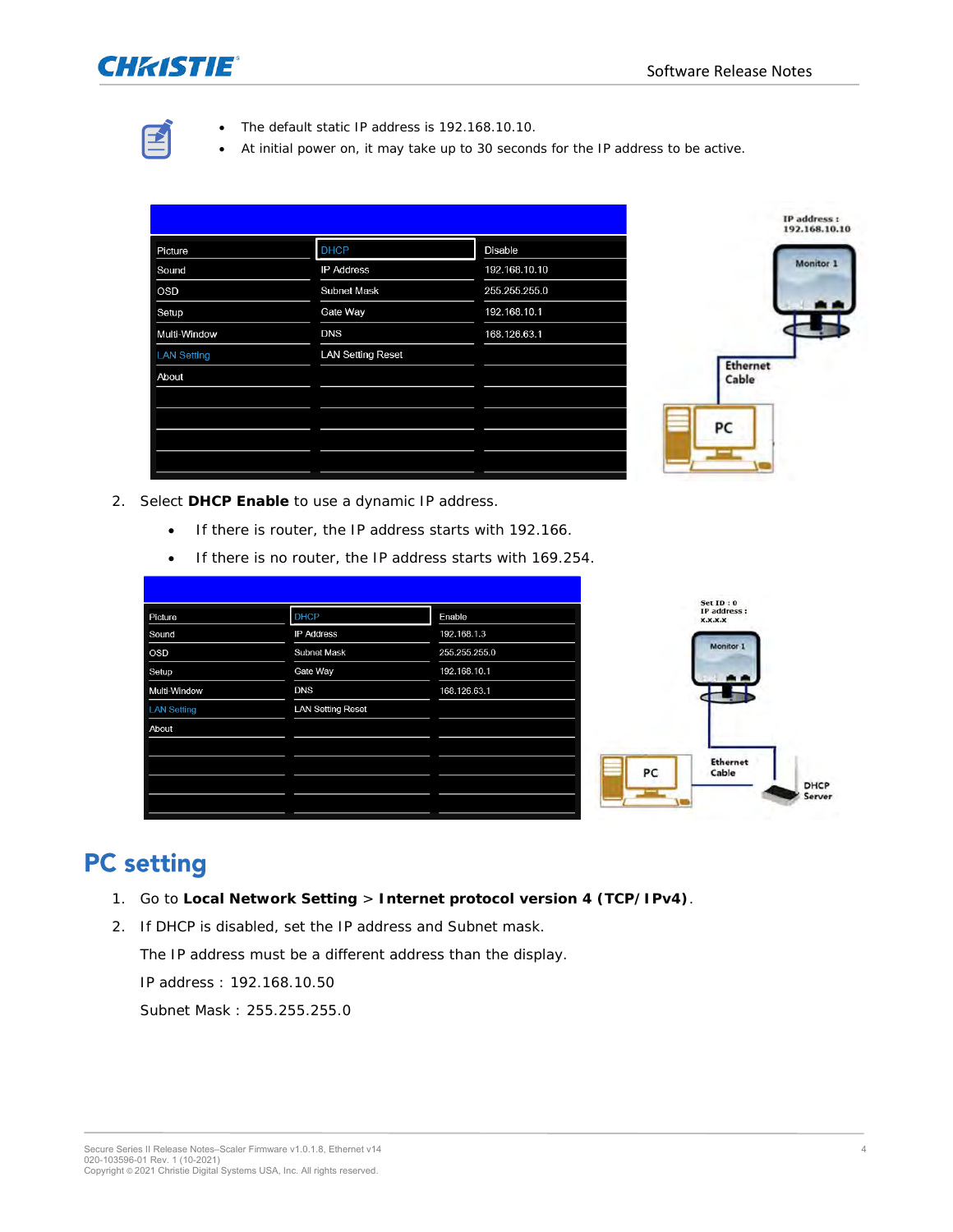

| Internet Protocol Version 4 (TCP/IPv4) Properties                                                                                                                                     | 2<br>×              |
|---------------------------------------------------------------------------------------------------------------------------------------------------------------------------------------|---------------------|
| General                                                                                                                                                                               |                     |
| You can get IP settings assigned automatically if your network supports<br>this capability. Otherwise, you need to ask your network administrator<br>for the appropriate IP settings. |                     |
| Obtain an IP address automatically                                                                                                                                                    |                     |
| <b>.</b> Use the following IP address:                                                                                                                                                |                     |
| IP address:                                                                                                                                                                           | 192 . 168 . 10 . 50 |
| Subnet mask:                                                                                                                                                                          | 255 . 255 . 255 . 0 |
| Default gateway:                                                                                                                                                                      | 192.168.1.1         |
| Obtain DNS server address automatically                                                                                                                                               |                     |
| Use the following DNS server addresses:                                                                                                                                               |                     |
| Preferred DNS server:                                                                                                                                                                 | 192 . 168 . 1 . 100 |
| Alternate DNS server:                                                                                                                                                                 |                     |
| Validate settings upon exit                                                                                                                                                           | Advanced            |
|                                                                                                                                                                                       | Cancel<br>OK        |

3. If DHCP is enabled, select **Obtain an IP address automatically**.

| Internet Protocol Version 4 (TCP/IPv4) Properties                                                                                                                                     | ?<br>×              |
|---------------------------------------------------------------------------------------------------------------------------------------------------------------------------------------|---------------------|
| General<br>Alternate Configuration                                                                                                                                                    |                     |
| You can get IP settings assigned automatically if your network supports<br>this capability. Otherwise, you need to ask your network administrator<br>for the appropriate IP settings. |                     |
| Dictain an IP address automatically                                                                                                                                                   |                     |
| Use the following IP address:                                                                                                                                                         |                     |
| IP address:                                                                                                                                                                           |                     |
| Subnet mask:                                                                                                                                                                          |                     |
| Default gateway:                                                                                                                                                                      |                     |
| Obtain DNS server address automatically                                                                                                                                               |                     |
| (b) Use the following DNS server addresses:                                                                                                                                           |                     |
| Preferred DNS server:                                                                                                                                                                 | 192 . 168 . 1 . 100 |
| Alternate DNS server:                                                                                                                                                                 | ٠                   |
| Validate settings upon exit                                                                                                                                                           | Advanced            |
|                                                                                                                                                                                       | Cancel<br><b>OK</b> |

#### **Ping test**

The ping test checks the Ethernet connection.

- 1. Press **Windows** + **R**.
- 2. Type cmd and click **OK**.
- 3. Type ping –t 192.168.10.10.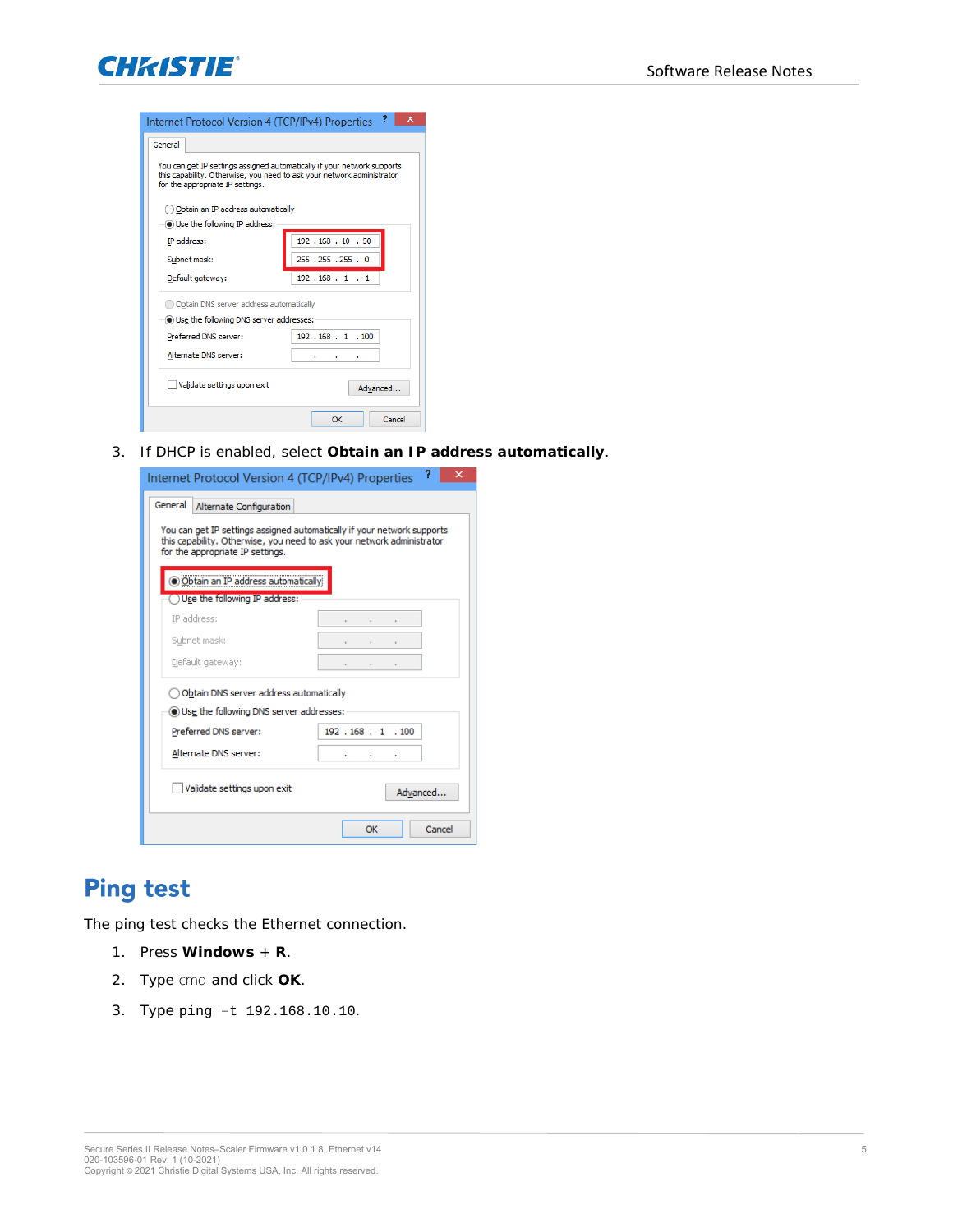



4. Replace the IP address with the address of the display panel.

A response similar to below indicates the ping test was successful.



A response similar to below indicates the ping test failed.



#### **Connect a web server**

Connect to the built-in web server open a Web browser (for example, Internet Explorer, Chrome) and follow the instructions below.

1. In a web browser, go to the address of the display panel.

The web page provides all menu controls on the on-screen display.

- 2. To set a value, click **Apply**.
- 3. To display the current value, click **Read**.

|                                                                                                                                   | <b>OSD Settings</b> |                                    |
|-----------------------------------------------------------------------------------------------------------------------------------|---------------------|------------------------------------|
|                                                                                                                                   | Language            | English<br>$\overline{\mathbf{v}}$ |
|                                                                                                                                   | OSD Turn Off        | Off<br>$\pmb{\mathrm{v}}$          |
| <b>SUHD983-P</b><br>· Home                                                                                                        | <b>OSD Position</b> | $\mathbb C$<br>$\pmb{\mathrm{v}}$  |
| • Input Settings<br><b>Picture Settings</b><br>٠<br>Sound Settings<br>٠<br><b>OSD Settings</b><br>٠<br><b>Setup Settings</b><br>٠ | <b>OSD Rotation</b> | Off<br>$\pmb{\mathrm{v}}$          |
| Multi-Window Settings<br><b>LAN Settings</b><br>٠<br><b>General Settings</b><br>About                                             | Apply               | Read                               |

4. To upgrade the Ethernet or Scaler firmware, go to the **General** settings page.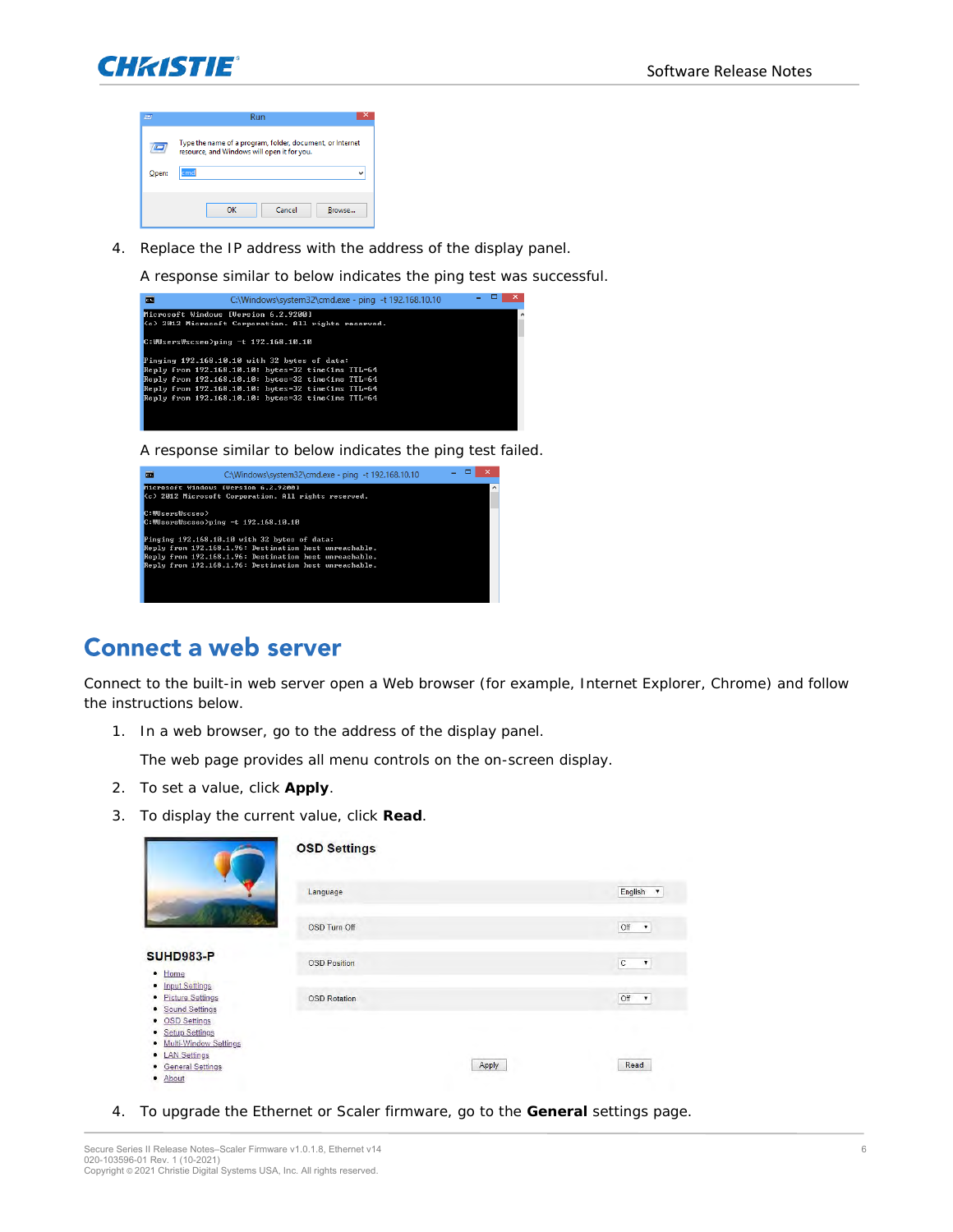

• Ethernet firmware update time: approximately 5 minutes.

File name : Ethernet\_FW\_Secure\_Series\_II\_V\*.bin

• Scaler firmware update time: approximately 8 minutes

Secure\_Series\_II.bin



If you updated the scaler firmware using the USB method, it does not need to be updated again in the web server.

|                         | <b>General Settings</b>    |                                                                                                     |        |
|-------------------------|----------------------------|-----------------------------------------------------------------------------------------------------|--------|
|                         | <b>Scaler F/W Update</b>   | Choose File No file chosen                                                                          | Update |
|                         | <b>Ethernet F/W Update</b> | Choose File   No file chosen                                                                        | Update |
| <b>Secure Series II</b> |                            | Warning! Do not disconnect the LAN cable or turn off the power while the F/W update is in progress. |        |

Before staring the updates, ensure the following settings are selected in the Setup menu of the WebUI or the on screen display:

- **Setup** > **Power Save** > **Off**
- **Setup** > **Power Off Mode** > **Standby**

#### **Scaler F/W update:**

The panel turns off approximately three minutes after the update starts. Once the update is complete (takes approximately five to eight minutes) an Update completed. Please reboot. message appears on the WebUI and the panel powers on.

#### **Ethernet F/W update:**

The panel stays on throughout the update. Once the update is complete (takes approximately five to eight minutes) an Update completed. Please reboot. message appears on the WebUI and the panel stays on.

- 5. Power off the unit using the remote control.
- 6. Power cycle the panel by turning the rocker switch to the OFF position and back to ON after 15 seconds.
- 7. Power on the panel.
- 8. To confirm version of the firmware, click the About page on the WebUI or the panel on-screen display.

### **Product documentation**

For installation, setup, and user information, see the product documentation available on the Christie